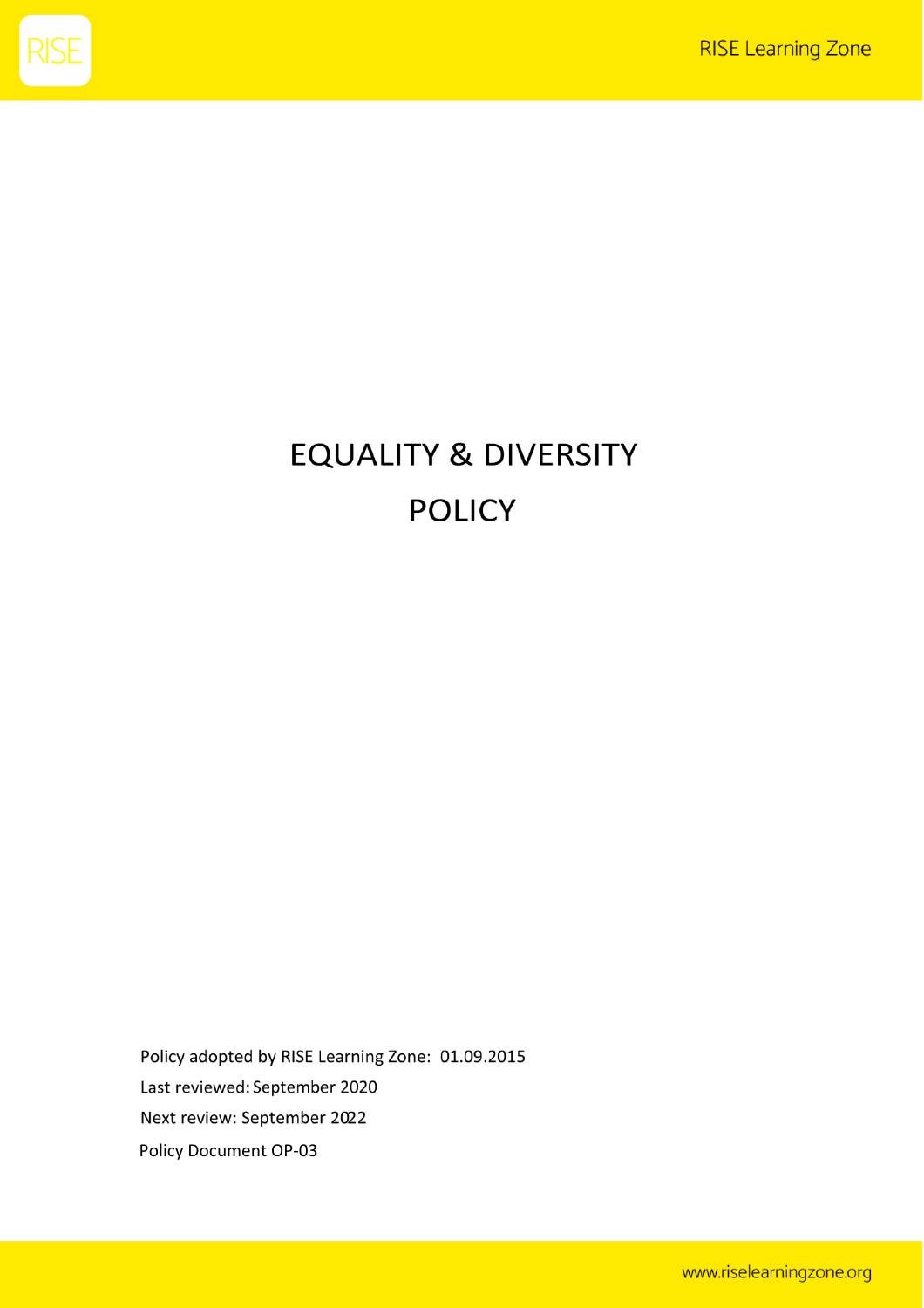# RISE LEARNING ZONE EQUALITY & DIVERSITY POLICY

RISE is committed to providing an environment of service delivery and employment that promotes equality and diversity and combats discrimination in all its forms.

RISE values diversity, welcomes interest from all sections of the community and is committed to building and reinforcing a culture where people treat each other with respect. Respect is one of RISE's core values and therefore should be central to all we do.

RISE serves and employs people of many different backgrounds and works with many different communities. Our approach to equality and diversity forms part of the framework within which other policies, procedures and practices are developed and implemented.

RISE aims not to discriminate unlawfully on the grounds of gender, gender reassignment, age, disability, sexual orientation, religion or non belief, ethnicity, pregnancy or maternity, marriage or civil partnership or any other reason and aims to promote equal opportunity, community cohesion and good relations between people and groups of all backgrounds, lifestyles and beliefs.

All allegations of unlawful discrimination and harassment will be treated seriously. Any form of unlawful discrimination or harassment is totally unacceptable and such behaviour by staff is considered a disciplinary offence. All staff will receive training on Equality and Diversity.

# **SCOPE**

This Policy applies to the Association's employment and volunteering practices, governance, service planning, access and service delivery. Contractors and organisations that we work in partnership with are also expected to support the principles of this policy.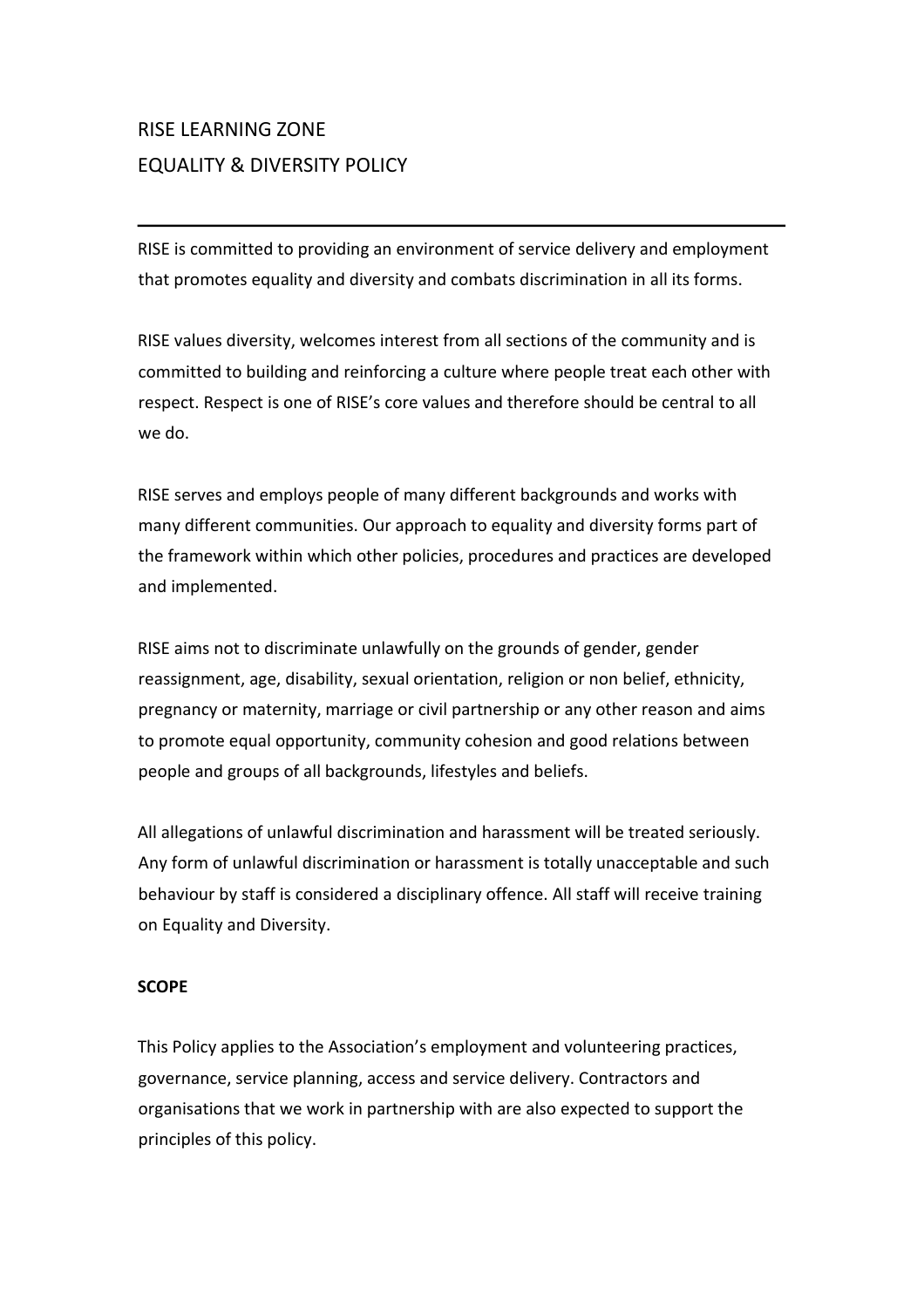# **LEGISLATION AND GOOD PRACTICE**

This policy is intended to comply with all relevant legislation and good practice.

Relevant legislation includes: Equal Pay Act 1970 Sex Discrimination Acts 1975 & 1986 (amended 1999) Race Relations Act 1976 (amended 2000) Disability Discrimination Act 1995 Rehabilitation of Offenders Act 1974 (taking account of relevant exclusion clauses as laid out in The Rehabilitation of Offenders Act 1974 (Exceptions) (Amendment) Order 1986) Employment Rights Act 1996 Protection from Harassment Act 1997 The Human Rights Act 1998 Part-time Workers (Prevention of Less Favourable Treatment) Regulations 2000 Employment Equality (Sexual Orientation) Regulations 2003 Employment Equality (Religion or Belief) Regulations 2003 Employment Equality (Age) Regulations 2006 The Equality Act 2010 (encompasses and replaces all of the above and other

associated equalities legislation)

## **ROLES AND RESPONSIBILITIES**

## **All employees, managers, board members and volunteers are responsible for:**

Complying fully with the policy, and working with colleagues to deliver services in line with the policy.

Modelling appropriate behaviour to service users, residents and customers.

Ensuring that they are not involved in or collude with unlawful discrimination or harassment, bullying or victimisation.

Challenging inappropriate behaviour or language as necessary.

Actively participating in equality and diversity training, service reviews, equality impact assessments and equality action plans as required.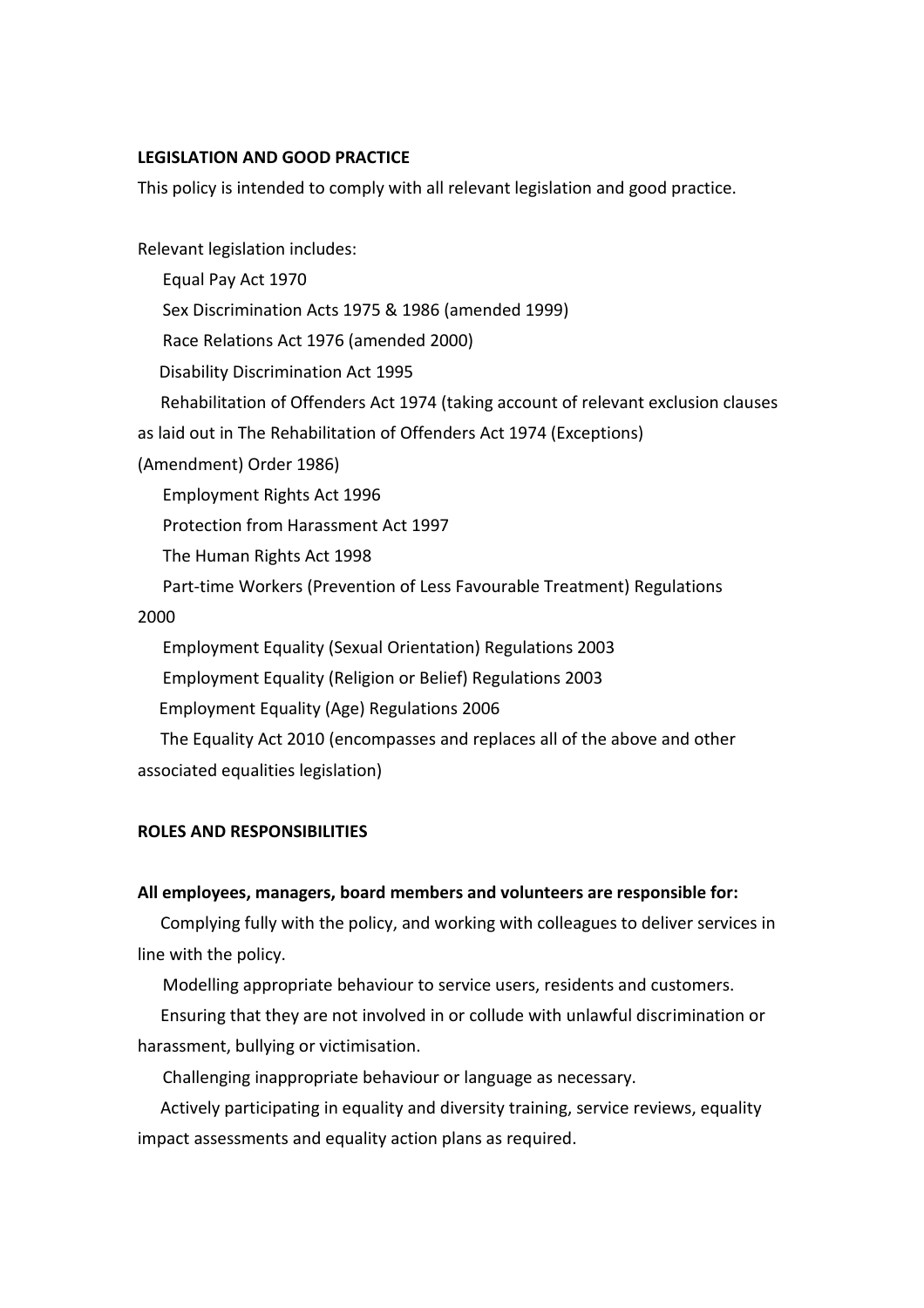#### **Managers are also responsible for:**

Ensuring that equalities considerations are integral to all policy decisions and objectives with regards to service delivery, purchasing, procurement, pay, employment practices, and volunteering.

Evaluating services, taking account of equalities issues and monitoring information and taking appropriate action to ensure diverse needs of service users and customers are met.

Dealing effectively with alleged breaches of this policy, by staff, volunteers, service users, residents and customers.

Implementing all RISE policies in accordance with the principles of this policy.

Positively promoting this policy and ensuring staff and volunteers are aware of their responsibilities.

Modelling appropriate behaviour, setting standards for staff and volunteers.

Supporting people who are facing unlawful discriminatory behaviour from service users, volunteers or staff.

#### **Board Members are also responsible for:**

Ensuring that equalities issues are considered in relation to all issues of governance, policy development, service development, remuneration and employment.

Reviewing monitoring information.

Working towards a diverse membership base for the Board of Directors and members.

#### **EQUALITY IN EMPLOYMENT**

RISE is committed to ensuring that we provide equality of opportunity to all employees and volunteers. We will work to ensure that we promote equality of opportunity and good working relationships and do not unlawfully discriminate against any job applicant, volunteer or employee for any reason. We will achieve this by:

Ensuring that our recruitment and selection policies and procedures are fair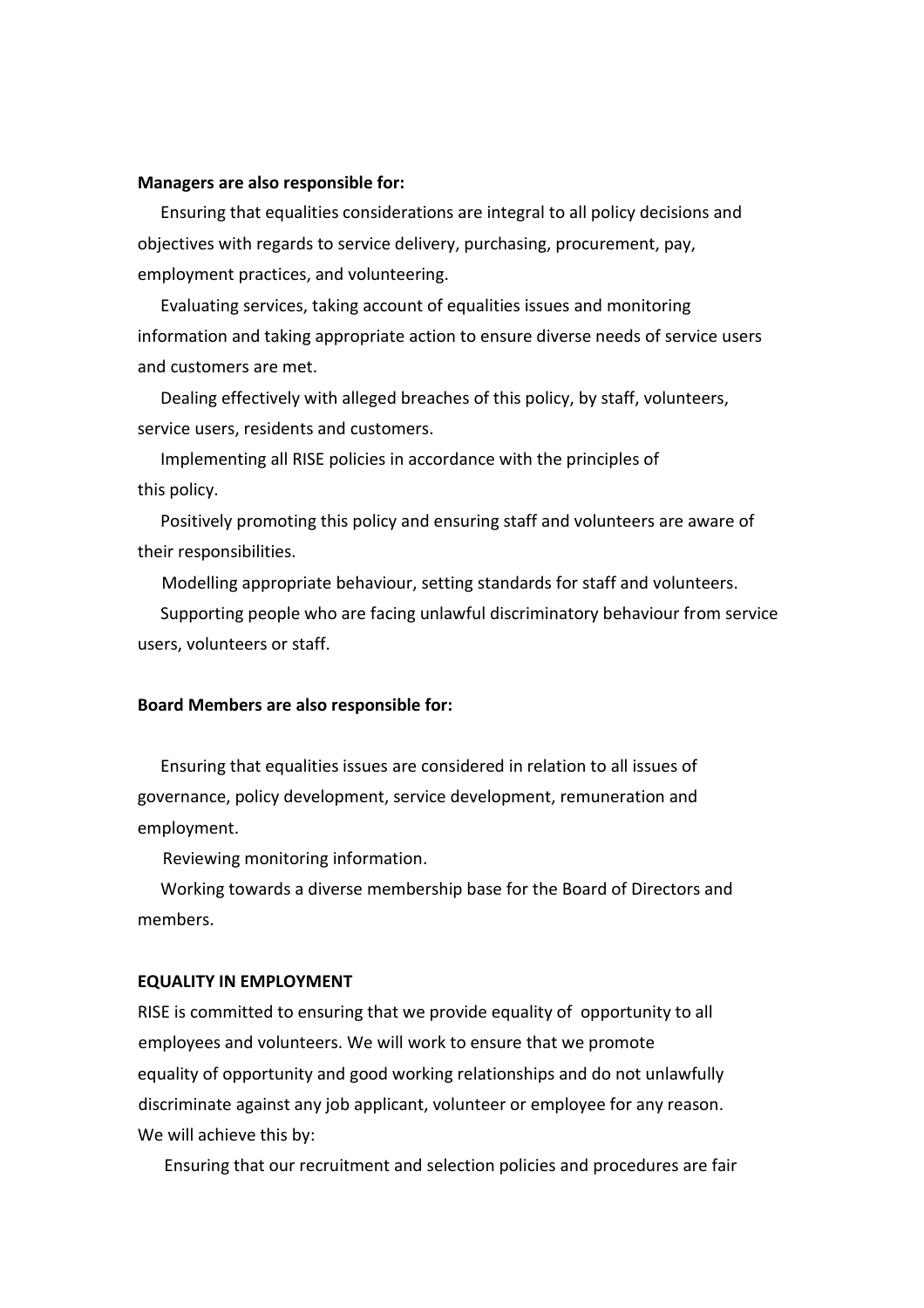so that the best people are appointed to deliver our services.

Reviewing posts with Genuine Occupational Requirements (GOR's) each time they become vacant to ensure the GOR is still relevant.

Considering applicants for jobs on the basis of their relevant experience, appropriate qualifications, skills and abilities.

Ensuring that all employees receive fair treatment and pay in relation to their employment.

Monitoring our workforce composition, recruitment activity, pay levels and other employment practices to assess the impact of our practices on different groups and individuals.

Considering making reasonable adjustments to practices, equipment and premises to ensure that a disabled employee, volunteer or applicant is not put at a disadvantage due to being disabled.

Where someone becomes disabled, making every effort through reasonable adjustment, retraining or redeployment as appropriate to enable them to remain employed by RISE.

Not discriminating against anyone on the basis that they look after or care for someone who is disabled.

Taking appropriate action against incidents of harassment, bullying or unlawful discrimination, and offering support and advice to victims or witnesses to incidents.

Being committed to non discriminatory employment practices in all areas.

#### **EQUALITY IN SERVICE DELIVERY**

RISE is committed to equality of opportunity in the provision of its services. We will achieve this by:

Providing training and guidance for employees so that they have a good understanding of the diverse needs of different people and understand what their roles and responsibilities are in relation to equality in service provision.

Ensuring that residents, service users and community groups are encouraged to engage with and participate in the planning and delivery of services where appropriate.

Delivering services which are relevant, of the highest possible quality, sustainable and accessible.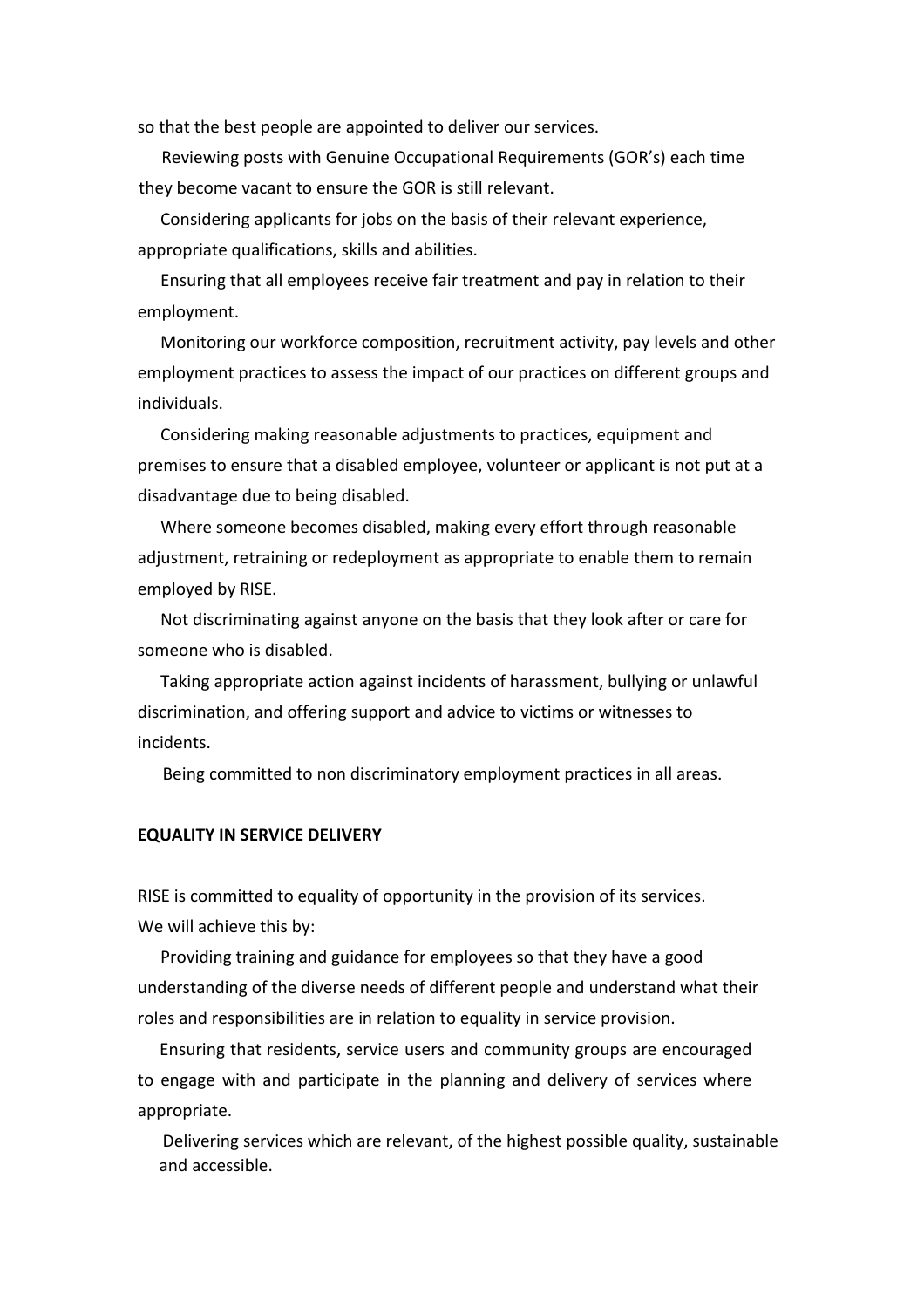Providing clear information about our services and, where necessary, in a variety of formats.

Assessing the impact of and monitoring our services to ensure that they do not unlawfully discriminate and identifying where improvements can be made.

Considering making reasonable adjustments to practices, equipment and premises to ensure that disabled people are not put at a disadvantage due to being disabled.

Encouraging our partnership agencies, contractors and other stakeholders to uphold the principles of this policy and have their own Equality and Diversity policies.

Ensuring that our complaints and feedback procedures are accessible and effective

#### **IMPLEMENTATION**

As appropriate RISE will undertake Equality Impact Assessments on certain policies, practices, procedures and services in order to identify unfair discrimination and take action as appropriate.

#### **REVIEW**

This policy will be reviewed on at least a three yearly basis.

#### **APPENDIX 1 GLOSSARY OF USEFUL EQUALITY AND DIVERSITY TERMS**

**Age** covers everyone. In certain cases, eg licensing laws, health and safety laws, other legislation will override equalities legislation eg it is lawful to refuse someone a job serving alcohol if they are under 18.

**Bullying** is defined as persistent, offensive, abusive, intimidating or insulting behaviour, an abuse of power or unfair sanctions that make the recipient feel upset, threatened, humiliated or vulnerable

**Direct Discrimination** is when someone is unlawfully treated less favourably than someone else due to a legally protected characteristic and there is no objective justification for this eg refusing to employee someone as a receptionist because they are too old.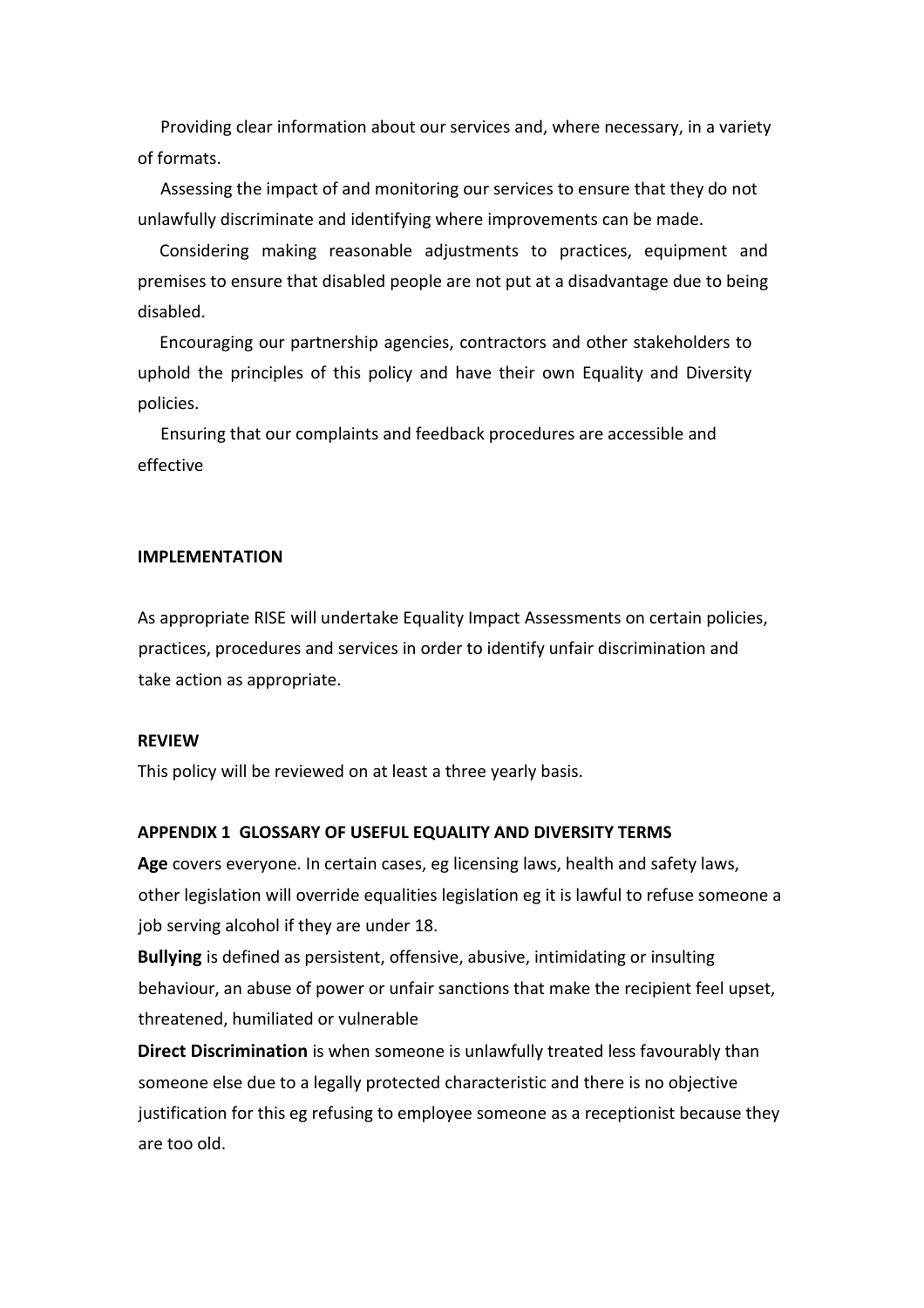**Disability** is a physical or mental impairment which has a substantial and long-term adverse effect on the ability to carry out normal day-to-day activities. Some long term illnesses are also covered. Learning disabilities and people with facial disfigurements may also be included.

**Discrimination by Association** – where someone is discriminated against on the basis that they are "associated with" someone in a protected group eg being discriminated against because your child is disabled.

**Diversity** means understanding and respecting the differences that exist amongst people both within and beyond legal requirements. It is about treating people as individuals and making them feel valued and respected.

**Dual Discrimination** – Direct discrimination due to a combination of two protected characteristics eg age and gender.

**Equality** is providing and promoting equality of opportunity. It is not treating everyone in the same way. Equality is about giving people fair access and opportunity whilst recognising that everyone is different with different needs and requirements.

**Equality Impact Assessments** – are assessments, based on evidence, that systematically assess and record the actual, potential or likely impact of a service, policy, project or plan on different groups of people. The findings are then used to make any required improvements or changes.

**Genuine Occupational Qualification (GOQ)** / **Genuine Occupational** 

**Requirement (GOR)** A GOQ / GOR applies where there is an exception under the relevant legislation, to allow for the recruitment, training, promotion or transfer of a person of a specific group due to the demands of the particular post eg a woman to work in a women–only refuge.

**Harassment** is unwanted conduct that violates a person's dignity or creates an intimidating, hostile, degrading, humiliating or offensive working environment. This may include non-verbal behaviour, inappropriate action, comments, physical contact or banter against people.

**Indirect Discrimination** is when there is a policy, practice or procedure that applies to everyone but might disadvantage a particular group, and which cannot be justified in relation to the job eg an unjustified height requirement could adversely impact on females.

**Race** covers ethnic or national origins, nationality, race and colour.